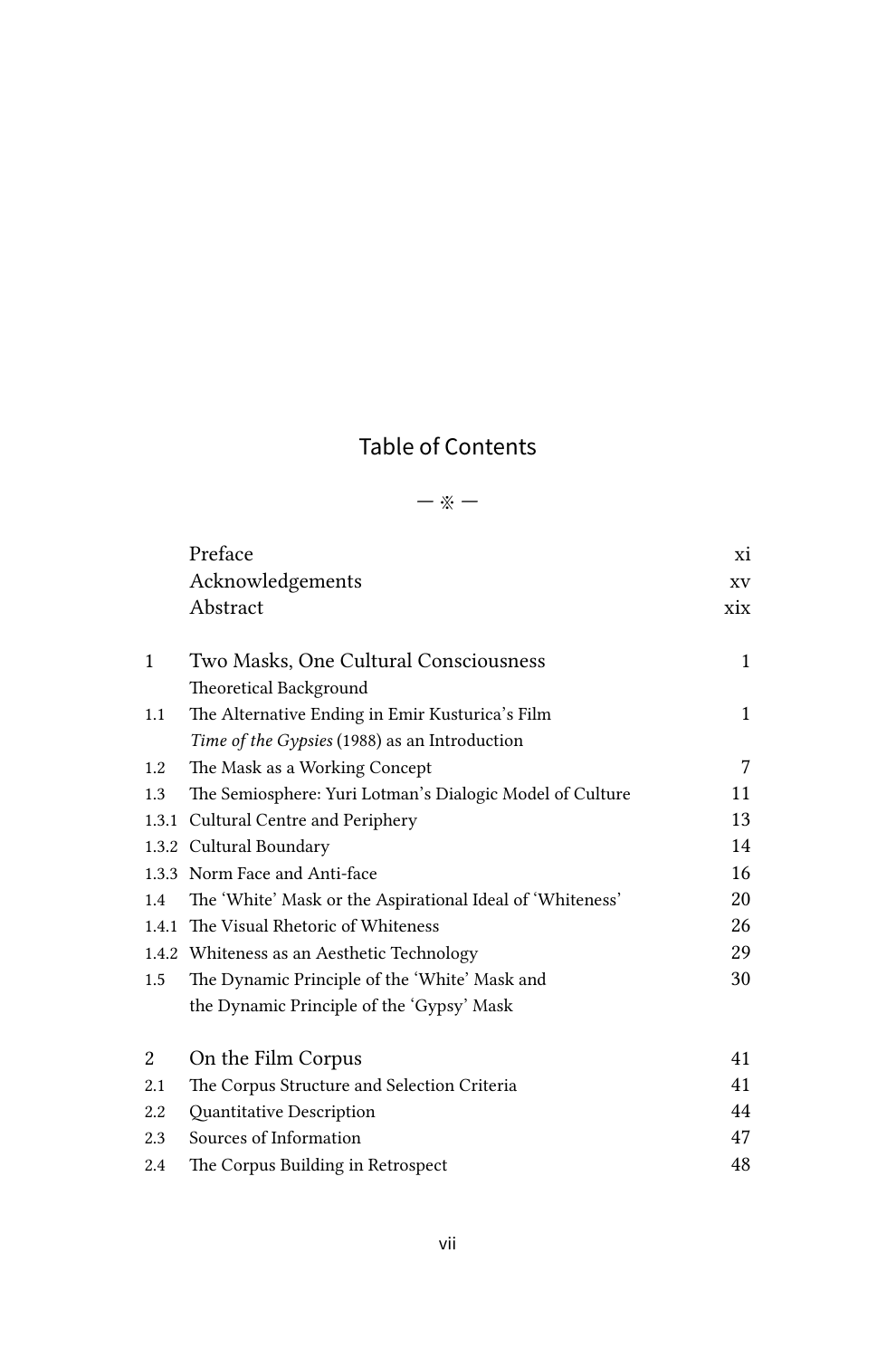Table of Contents

| 3     | The Literary Motif of Child-stealing 'Gypsies' and Silent Film           | 51  |
|-------|--------------------------------------------------------------------------|-----|
| 3.1   | The Symbolism of Light and Colour in The Adventures of Dollie            | 53  |
|       | and Zigeuneren Raphael                                                   |     |
| 3.1.1 | The Adventures of Dollie (1908), USA                                     | 55  |
|       | 3.1.2 Lucrative Literary Motif                                           | 59  |
| 3.1.3 | Zigeuneren Raphael (1914), Denmark                                       | 62  |
| 3.2   | The Motif of 'Gypsy' Child-theft in Silent Film                          | 71  |
| 3.3   | The Motif's Literary Roots: "La gitanilla" (1613), Spain                 | 73  |
| 3.4   | Stock Characters in an Improbable Story                                  | 81  |
| 3.4.1 | The Disciplinary Message of The Bohemian Girl (1936), USA                | 84  |
| 3.5   | Masquerade at a Stand-still: Four Cinematic Versions                     | 88  |
|       | of The Hunchback of Notre-Dame                                           |     |
| 3.6   | Conclusion                                                               | 95  |
|       |                                                                          |     |
| 4     | The Phenomenon of 'Gypsy'-themed Films and                               | 97  |
|       | Their Technology of Truth Production                                     |     |
| 4.1   | The Racialising Aesthetics of Authentication Described                   | 98  |
|       | as a List of Films                                                       |     |
| 4.2   | Questioning 'Gypsy'-themed Films or the Racialising Aesthetics           | 106 |
|       | of Authentication Described as a Technology of Truth Production          |     |
|       | 4.2.1 Production Set-up                                                  | 107 |
|       | 4.2.2 Content Analysis of the 'Gypsy' Mask: Character Portrayal and Plot | 108 |
|       | 4.2.3 Formal Analysis of the 'Gypsy' Mask                                | 110 |
|       | 4.2.4 Claim to Truth and Authentication Strategies                       | 110 |
|       | 4.2.5 Functional Analysis of the 'Gypsy' Mask                            | 112 |
|       | 4.2.6 How to Produce a 'Gypsy'-themed Film in Five Steps                 | 113 |
| 5     | Production Set-up                                                        | 117 |
|       | 'Gypsy'-themed Films Paralleled to Blackface Minstrelsy Shows            |     |
| 5.1   | Film Directors of 'Gypsy'-themed Films                                   | 122 |
| 5.2   | Fiction Authors with a Contribution to 'Gypsy'-themed Films              | 125 |
| 5.3   | Celebrity Actors in Gypsyface                                            | 129 |
| 5.4   | Roma Cast in 'Gypsy'-themed Films                                        | 133 |
| 5.4.1 | The Devastating Effect of Filmmaking Interventions                       | 135 |
| 5.4.2 | Typecasting Based on Skin Tone and Conformity to Stereotype              | 138 |
| 5.5   | The Power Added by Digital Technology                                    | 142 |
| 5.6   | Conclusion                                                               | 144 |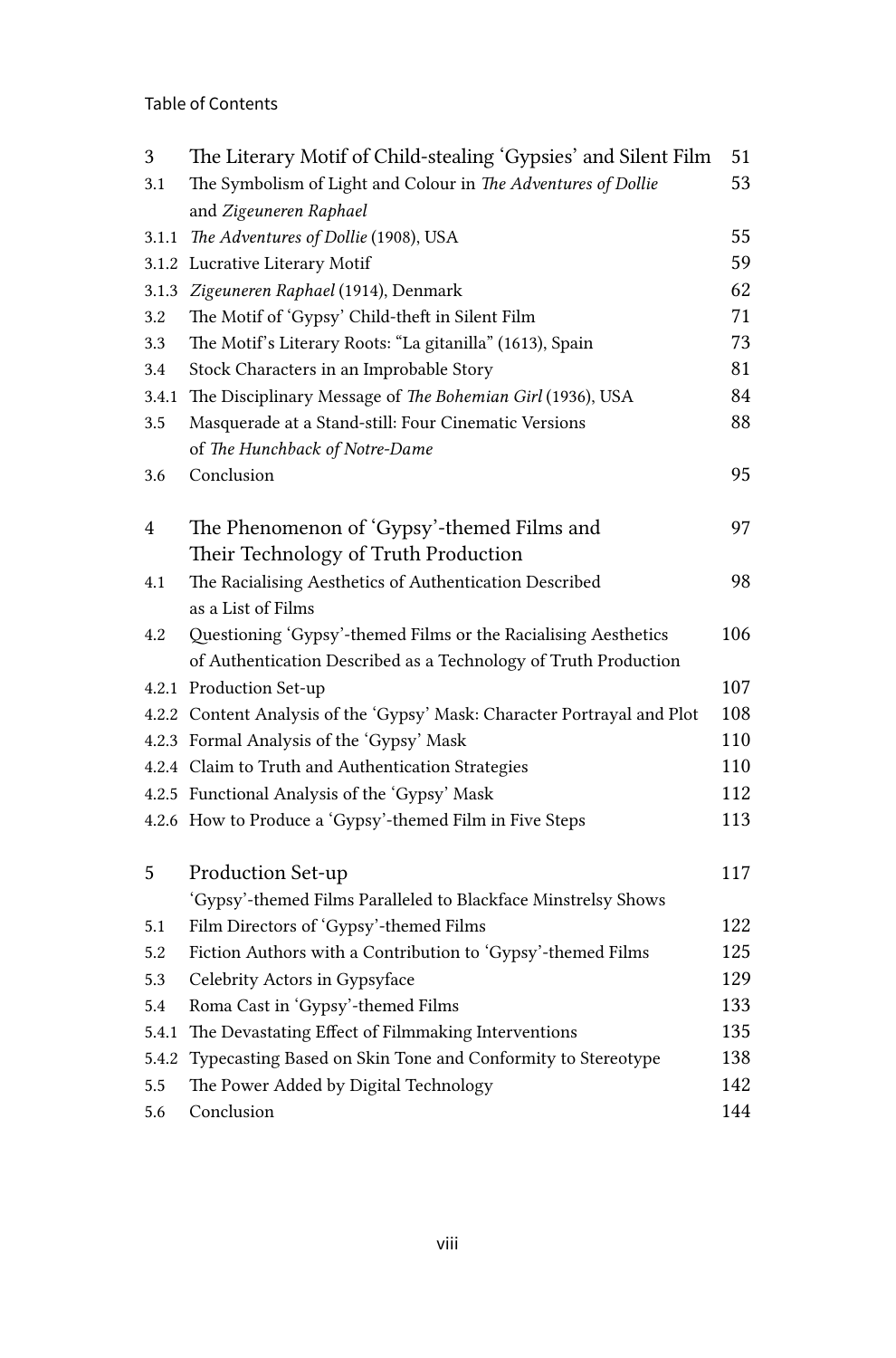| 6     | Content Analysis of the 'Gypsy' Mask or the 'Gypsy' Mask<br>as a Cluster of Attributes                  | 147        |
|-------|---------------------------------------------------------------------------------------------------------|------------|
| 6.1   | The Content Matrix of the 'Gypsy' Mask in The Bohemian Girl (1936):<br>Sequence-by-Sequence Description | 151        |
| 6.2   | The Content Matrix of the 'Gypsy' Mask in King of the Gypsies (1978):                                   | 171        |
|       | Sequence-by-Sequence Description                                                                        |            |
| 6.2.1 | Plot Structure and Genre                                                                                | 189        |
|       | 6.2.2 Elements of Film Noir and the Message of the Plot                                                 | 192        |
| 6.3   | The 'Gypsy' Mask in Motion or the Vertical Storyline                                                    | 198        |
|       | in 'Gypsy'-themed Films                                                                                 |            |
| 7     | Formal Analysis of the 'Gypsy' Mask or the 'Gypsy' Mask                                                 | 217        |
|       | as a Set of Cinematographic Conventions and Devices                                                     |            |
| 7.1   | Colour Schemes in Gucha - Distant Trumpet (2006), Serbia                                                | 219        |
| 7.2   | Europe's Golden-haired Nations vs 'Gypsies'                                                             | 226        |
| 7.3   | Elements of Visual Style and Facial Visibility                                                          | 230        |
|       | 7.3.1 Facial Visibility, Character Centrality and White Make-up                                         | 232        |
|       | in Gipsy Anne (1920), Norway                                                                            |            |
|       | 7.3.2 Lighting, Framing and Facial Visibility in Papusza (2013), Poland                                 | 237        |
|       | 7.3.3 The Strategy of Diminished Light                                                                  | 242        |
|       | 7.3.4 The Film's Take on the Ideal of 'Whiteness'                                                       | 243        |
|       | 7.3.5 Face Lighting and Skin Colour                                                                     | 248        |
|       | 7.3.6 A 'Gypsy'-themed Film rather than a Historical Biography                                          | 251        |
| 7.4   | Lighting Set-up and Skin Hue in Colour Film                                                             | 253<br>255 |
| 7.5   | Conclusion                                                                                              |            |
| 8     | Claims to Truth and Authentication Strategies                                                           | 259        |
| 8.1   | Paratexts                                                                                               | 260        |
| 8.2   | The Audio-Visual Effect of Authenticity                                                                 | 288        |
|       | 8.2.1 Art Direction: Costumes                                                                           | 289        |
|       | 8.2.2 Art Direction: Sets                                                                               | 298        |
|       | 8.2.3 Sound Design: Romani Folklore/Gypsy Music                                                         | 308        |
|       | 8.2.4 Sound Design: Voice and Romani Language                                                           | 314        |
| 8.3   | Conclusion                                                                                              | 317        |
| 9     | The Functions of the 'Gypsy' Masquerade Staged in Film                                                  | 319        |
| 9.1   | Aesthetic Function                                                                                      | 321        |
| 9.2   | Disciplining Function                                                                                   | 329        |
| 9.3   | Carnival (Expressive) Function                                                                          | 336        |
| 9.4   | Subversive Function                                                                                     | 339        |